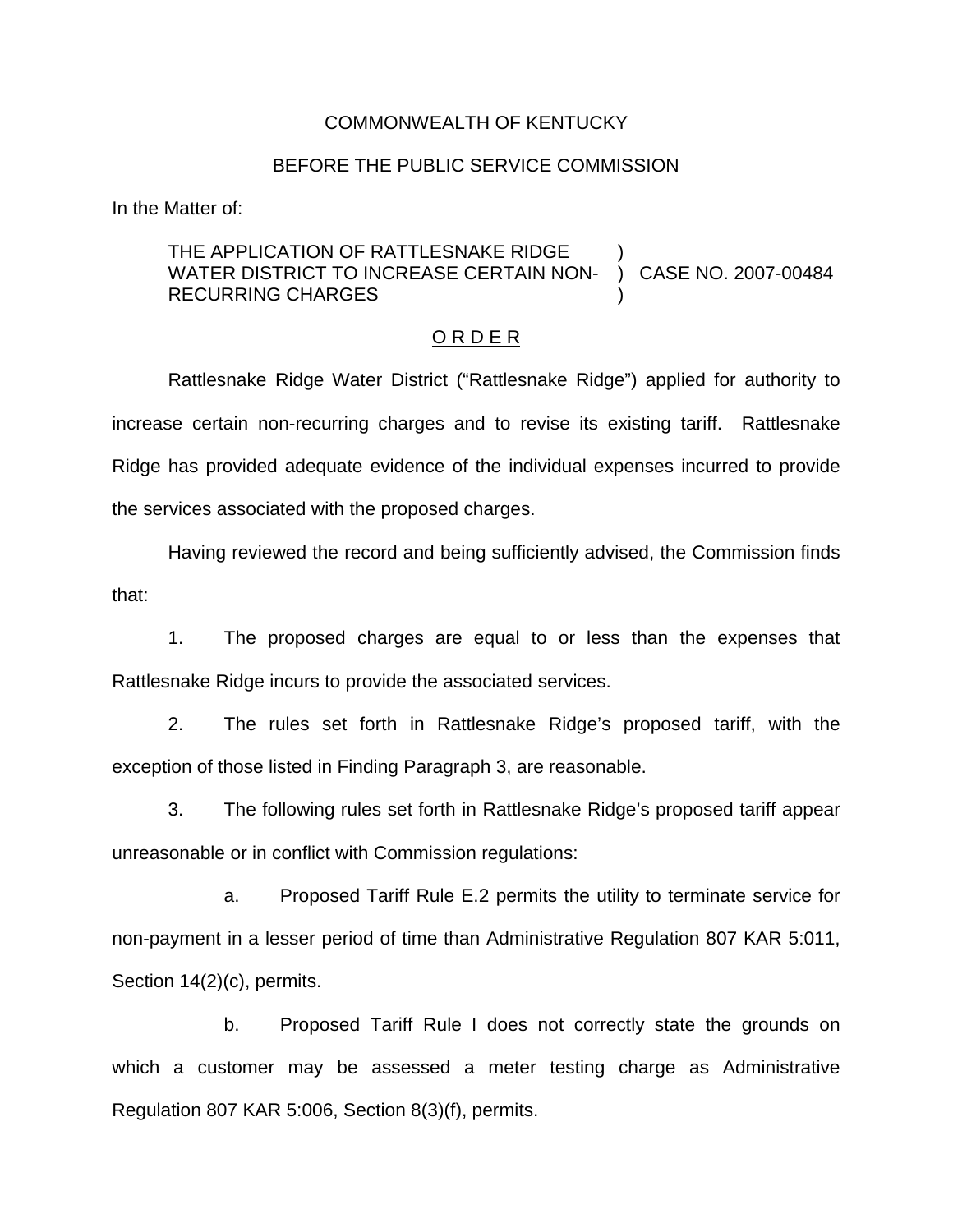c. Proposed Tariff Rule P fails to state the water district's rules for water distribution main extensions in excess of 50 feet.

d. Proposed Tariff Rule V.4 unreasonably discriminates against those property owners who require more than 4 hours of water usage to extinguish fire by failing to provide such customers with the same level of free water service as provided to other property owners.

e. The proposed tariff does not state a penalty for fire departments that fail to submit the required reports of their water withdrawals from water district hydrants at no charge. $<sup>1</sup>$ </sup>

4. No action is necessary to implement proposed rates. A utility may not change its rates except upon 30 days' notice to the Commission.<sup>2</sup> Notice is generally given by the filing of an application for rate adjustment and tariff sheets that reflect the new rates and that contain an effective date at least 30 days later than the date of filing with the Commission.<sup>3</sup> The Commission may suspend the operation of the proposed rates and defer the use of the proposed rates for a period of no longer than 5 months, provided we act before the proposed rates become effective.<sup>4</sup>

5. On November 20, 2007, Rattlesnake Ridge filed a revised tariff sheet containing the proposed rates and stating an effective date of January 1, 2008. To

 $1$  See 807 KAR 5:095, Section 9.

<sup>&</sup>lt;sup>2</sup> KRS 278.180(1).

<sup>&</sup>lt;sup>3</sup> 807 KAR 5:011, Section 9(1) ("When a new tariff has been so issued and notice thereof given to the commission and the public in all respects as hereinbefore provided, such tariff will become effective on the date stated therein unless the operation thereof be suspended and the rates and administrative regulations therein be deferred by an order of the commission pending a hearing concerning the propriety of the proposed rates and administrative regulations under KRS 278.190.").

<sup>4</sup> KRS 278.190(2).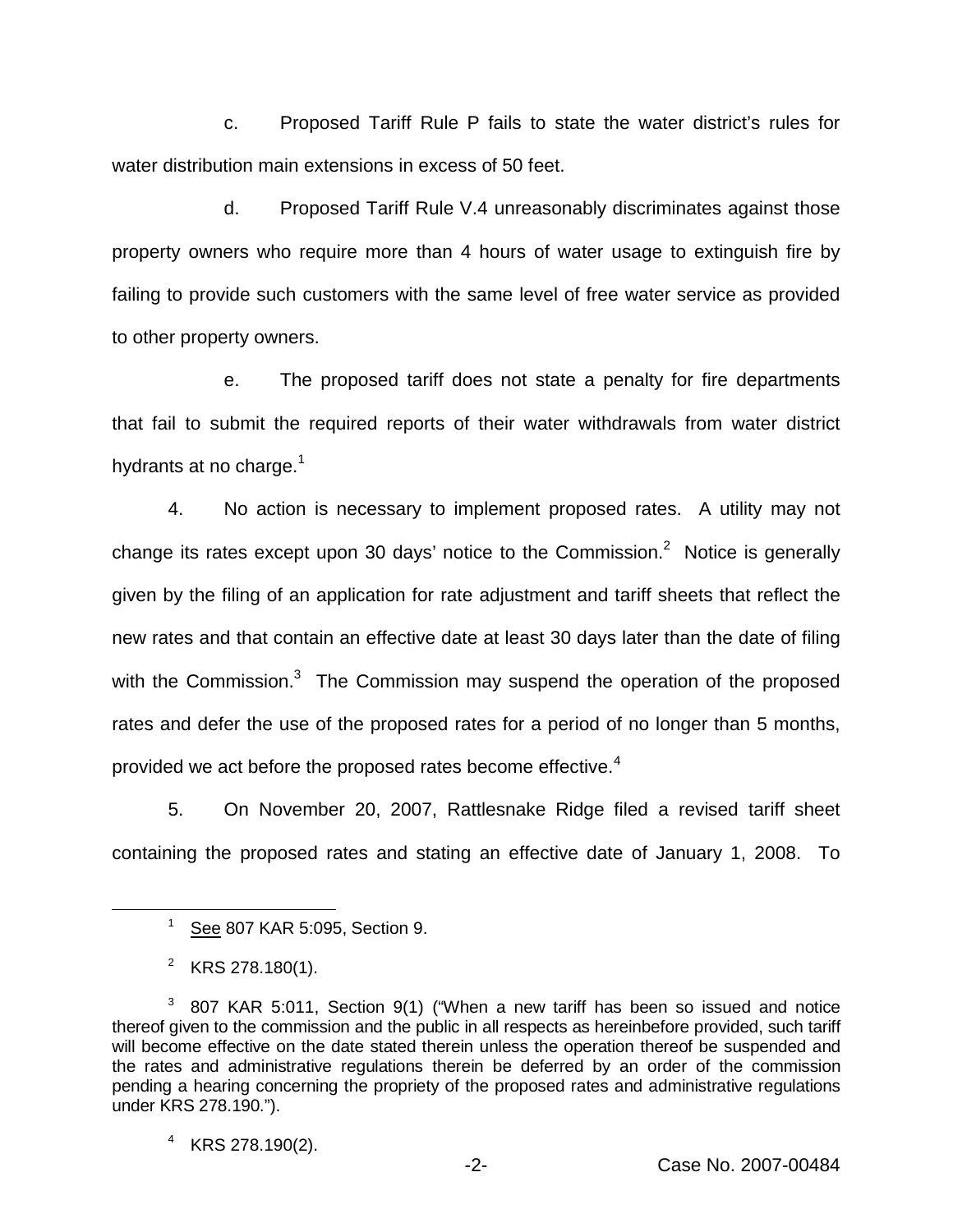suspend the operation of these rates, the Commission had to act on or before December 31, 2007. As we issued no Order to suspend Rattlesnake Ridge's proposed rates by that date, they became effective on January 1, 2008.

6. The provisions noted in Finding Paragraph 3 of this Order appear to be unreasonable and should be revised. If Rattlesnake Ridge fails to file revised tariff sheets amending these provisions, a review pursuant to KRS 278.260 should be conducted.

IT IS THEREFORE ORDERED that:

1. The charges in Appendix A to this Order are effective for service rendered on and after January 1, 2008.

2. Within 20 days of the date of this Order, Rattlesnake Ridge shall file revised tariff sheets that reflect the rates set forth in Appendix A to this Order.

3. Within 20 days of the date of this Order, Rattlesnake Ridge shall file its revised tariff sheets containing the revisions set forth in Appendix B to this Order or, in the alternative, shall show cause to the Commission in writing why the provisions identified in Finding Paragraph 3 are not unlawful or unreasonable and why the revisions listed in Appendix B to this Order should not be made.

Done at Frankfort, Kentucky, this  $7<sup>th</sup>$  day of March, 2008.

By the Commission

ATTEST:

**Executive Director** 

Case No. 2007-00484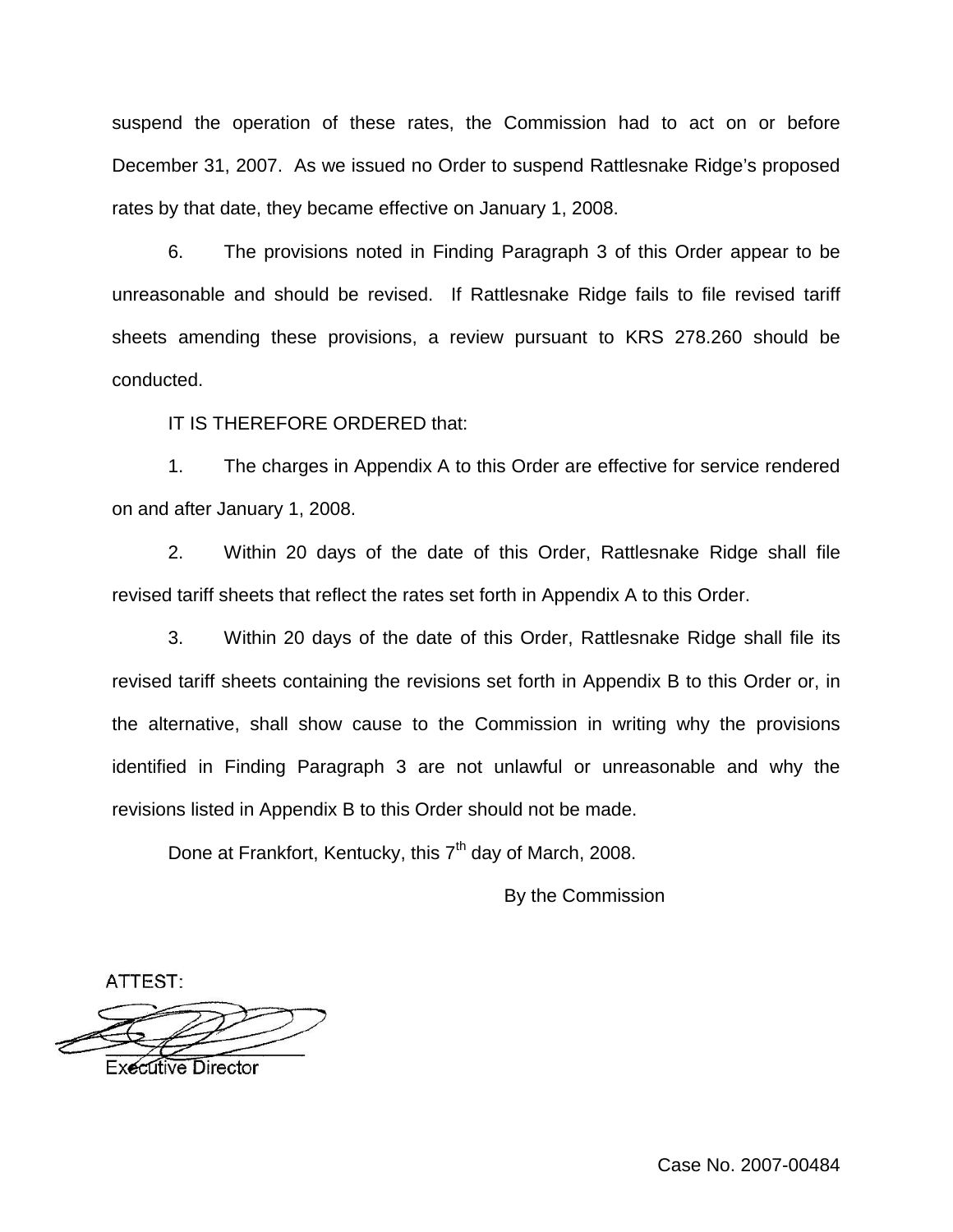## APPENDIX A

# APPENDIX TO AN ORDER OF THE KENTUCKY PUBLIC SERVICE COMMISSION IN CASE NO. 2007-00484 DATED MARCH 7, 2008

The following rates and charges are prescribed for the customers in the area served by Rattlesnake Ridge Water District. All other rates and charges not specifically mentioned herein shall remain the same as those in effect under authority of the Commission prior to the effective date of this Order.

## Non-Recurring Charges

| <b>Refundable Deposit</b>         | \$65.00 |
|-----------------------------------|---------|
| Termination Charge / Field Charge | \$45.00 |
| <b>Reconnection Charge</b>        | \$45.00 |
| After Hours Reconnection Charge   | \$55.00 |
| <b>Meter Test</b>                 | \$50.00 |
| Service Investigation             | \$45.00 |
| After Hours Service Investigation | \$55.00 |
| Meter Reading Recheck Charge      | \$45.00 |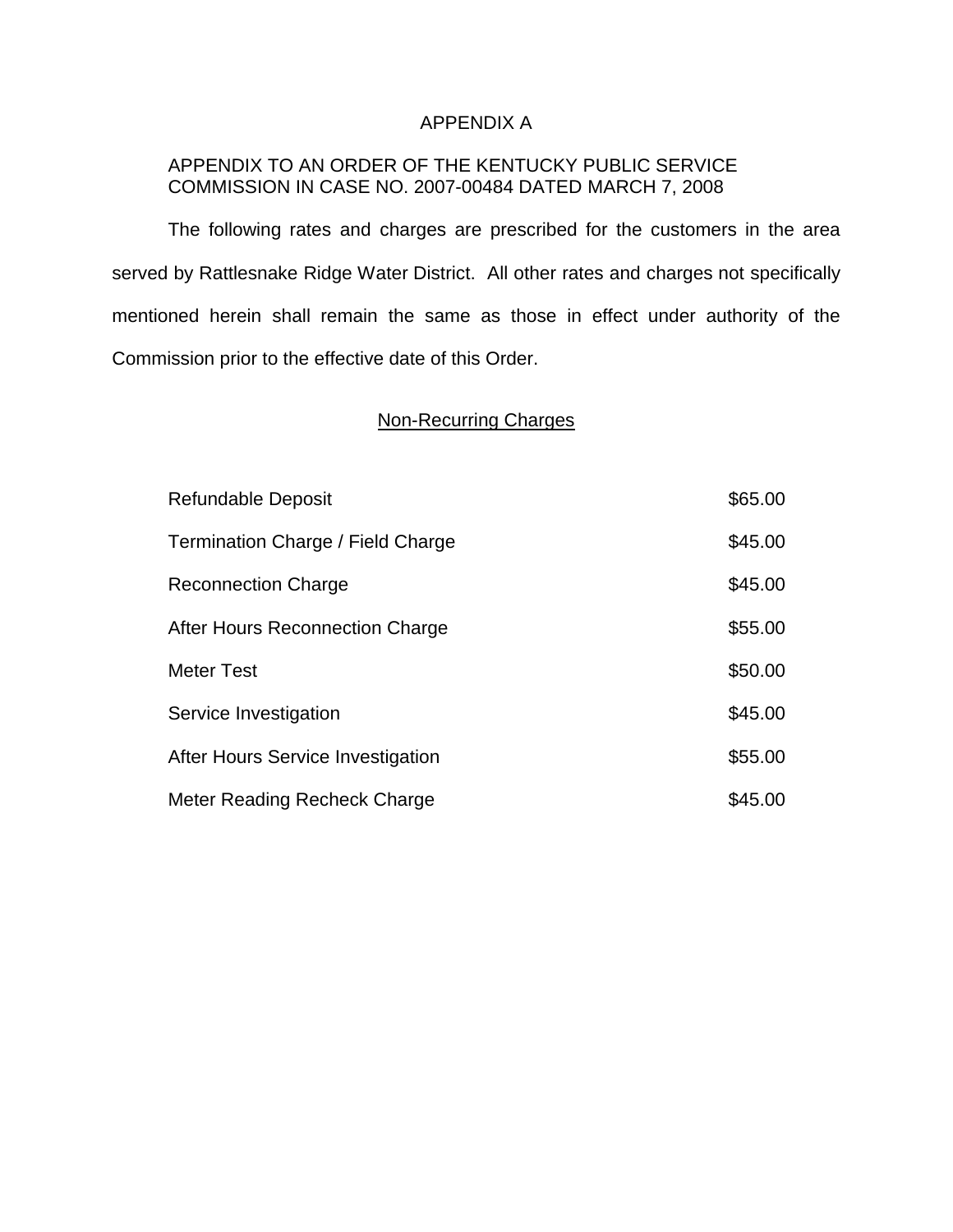## APPENDIX B

## APPENDIX TO AN ORDER OF THE KENTUCKY PUBLIC SERVICE COMMISSION IN CASE NO. 2007-00484 DATED MARCH 7, 2008

### REVISIONS TO RATTLESNAKE RIDGE WATER DISTRICT'S PROPOSED TARIFF

#### ■ Amend Rule E.1 to read as follows:

Bills for water service are due and payable at the office of the District or to any designated agent, on the date of issue. Bills will be dated and mailed on the last working day of each month. The past due date shall be the tenth day after the date of issue. After the tenth day a ten percent (10%) penalty will be accessed assessed.

■ Amend Rule E.2 to read as follows:

All bills not paid on or before the past due date shall be deemed delinquent. Notices will be mailed giving that customer five (5) days' written notice of intent to terminate. Under no circumstances shall service be terminated before twenty (20) days after the mailing date of the original unpaid bill. The water supply to the customer will be discontinued provided, however, if, prior to discontinuance of service, there is delivered to the District, or to its employee empowered to discontinue service, a written certificate signed by a Physician, a registered nurse, or a public health officer that, in the opinion of the certifier, discontinuance of service will aggravate an existing illness of or infirmity on the affected premises service shall not be discontinued until the affected resident can make other living arrangements or until ten (10) days elapse from the time of the District's receipt of said certification, whichever occurs first for 30 days beyond the termination date.

■ Amend Rule I to read as follows:

It shall be the policy of the District to test each water meter in accordance with 807 KAR 5:066, Section 47 16. In addition, upon written request of any customer, the meter serving such customer shall be tested by the District. Such test will be made without charge to the customer if the meter has not been tested within 12 months preceding the requested test; otherwise, a charge of \$50.00 will be made assessed and then only if the test indicates meter accuracy within the limits of 2% shows the meter is more than two (2) percent fast.

■ Amend Rule P to read as follows:

(1) An extension of the District's Distribution Main of fifty (50) feet or less shall be made without charge (other than the prescribed standard connection charge) for a prospective customer who shall apply for and contract to use service for one (1) year or more and who provided a guarantee for such service. All other water distribution main